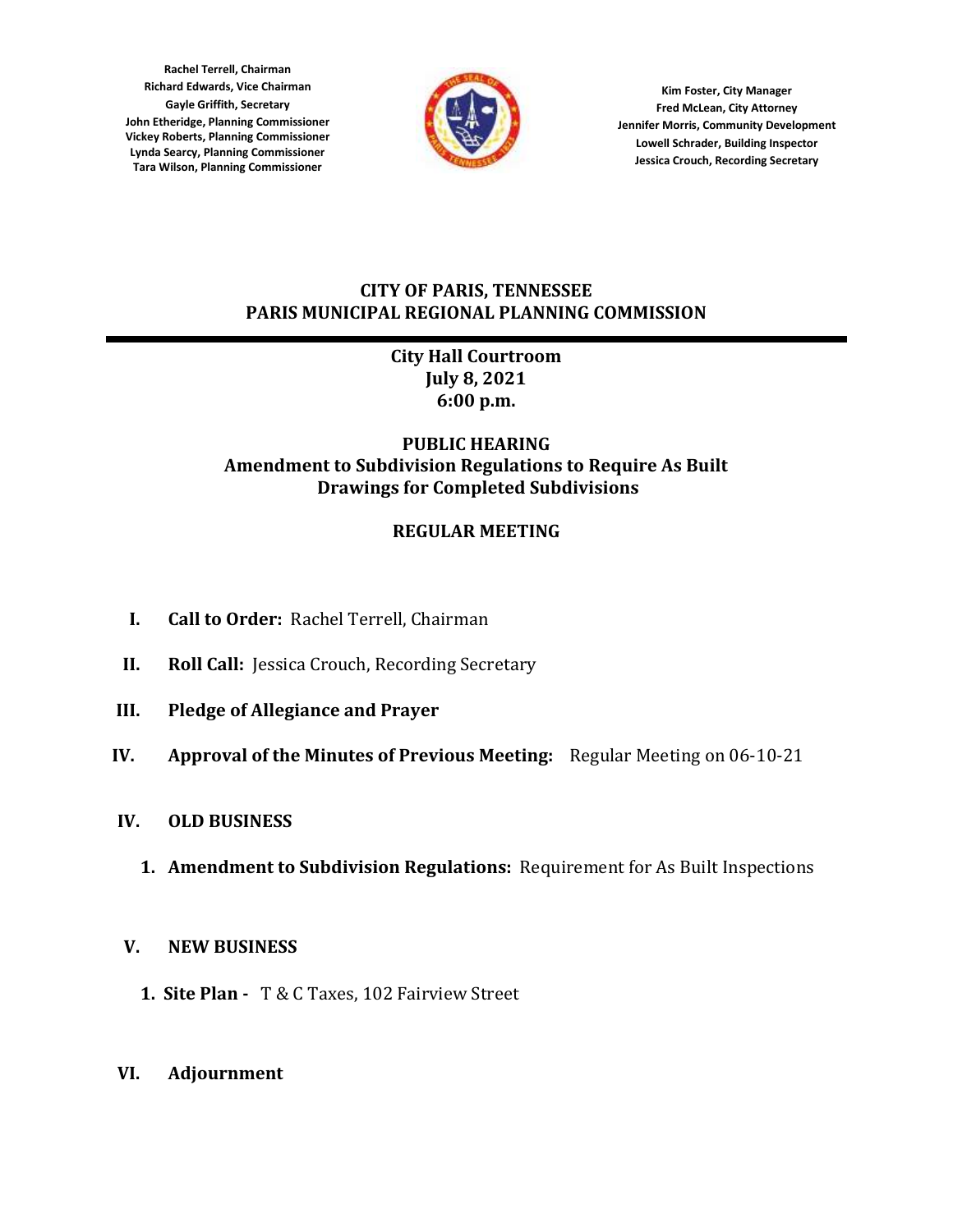

## **PARIS MUNICIPAL REGIONAL PLANNING COMMISSION MEETING MINUTES CITY OF PARIS, TENNESSEE June 10, 2021 6:00 PM**

The Paris Municipal Regional Planning Commission met in regular session at 6:00 p.m. Thursday, June 10, 2021 in the courtroom of City Hall to consider the following business:

| Present:      | Vice Chairman Richard Edwards<br>Commissioner Lynda Searcy<br><b>Commissioner Gayle Griffith</b><br>Commissioner, Vickey Roberts<br>Commissioner John Etheridge                              |
|---------------|----------------------------------------------------------------------------------------------------------------------------------------------------------------------------------------------|
| Also Present: | Kim Foster, City Manager<br>City Attorney, Fred McLean<br>Jennifer Morris, Community Development Director<br>Jessica Crouch, Administrative Assistant<br>Lowell Schrader, Building Inspector |

- Absent: Chairman Rachel Terrell Commissioner Tara Wilson
- Media: Ken Walker, Paris PI

Vice Chairman Richard Edwards led the meeting with the Pledge of Allegiance followed by a prayer led by Vice Chairman Richard Edwards.

**APPROVAL OF MINUTES:** Regular Meeting Minutes – May 13, 2021

**DISCUSSION:** None

**ACTION:** Motion made by Commissioner Gayle Griffith, seconded by Commissioner Vickey Roberts to approve the minutes as presented.

**VOTE:** Unanimous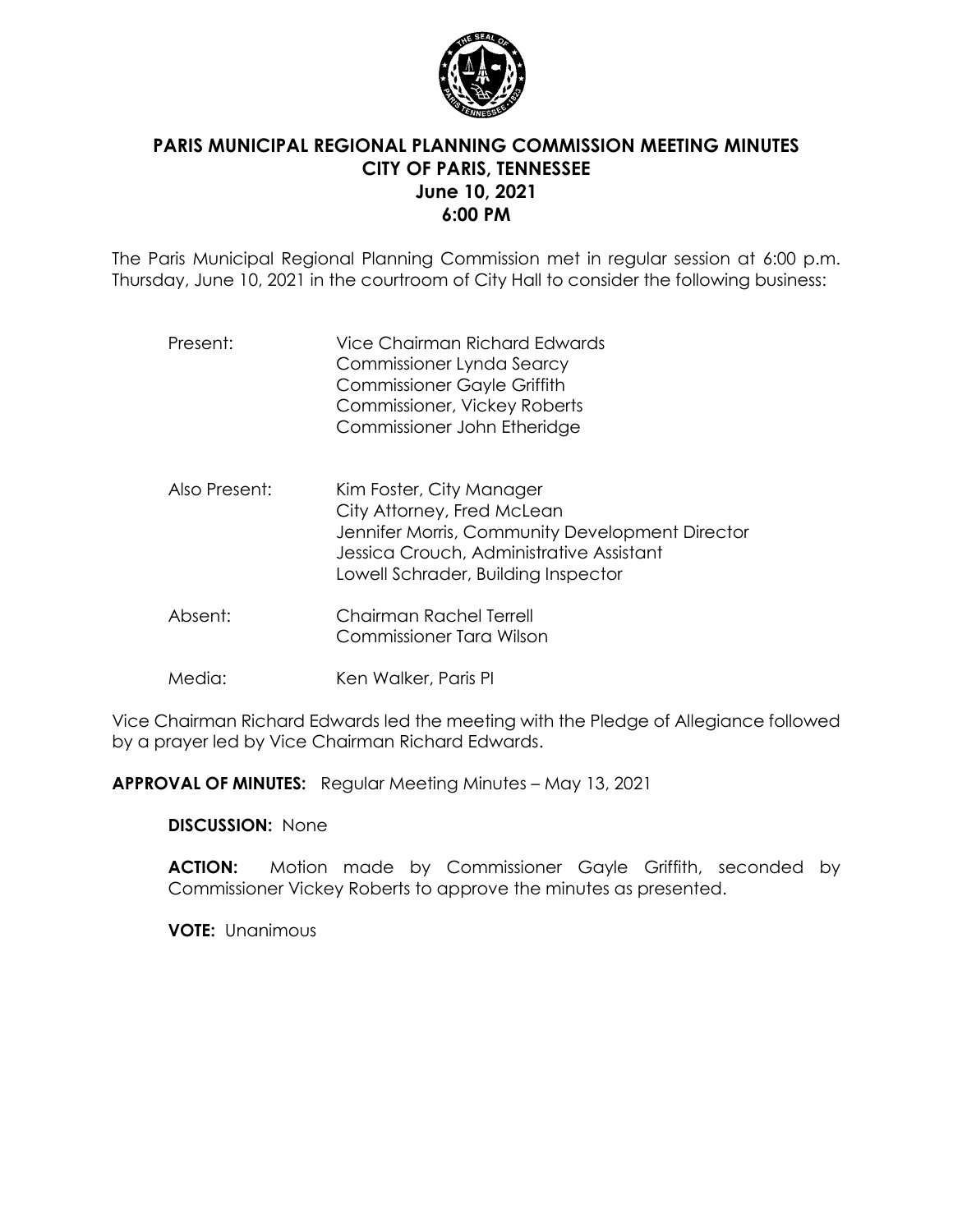### **OLD BUSINESS AGENDA ITEM NO. 1: Amendments to Conditional Uses - Regarding Sales, Storage and Recapping of Tires**

**DISCUSSION:** Following discussion at the last Planning Commission meeting, the board requested Staff to come back to the Planning Commission at this meeting with a suggested amendment to the Conditional Uses in the Paris Zoning Ordinance.

Below please find the suggested amendment to 11-907 of the Zoning Ordinance.

#### **11-907. Sale, Storage or Recapping of Tires**

- A. The sale, storage or recapping of tires operation is compatible with other uses on the adjacent or surrounding properties.
- B. All applicable state and federal standards can be met.
- C. All operations shall be conducted entirely within an enclosed building.
- D. No more than 20 tires, new or used, shall be stored outside the building. Any scrap rubber, or any usable or waste materials shall not be permitted.

After discussion, all commissioners were in favor of no more than 10 tires to be stored outside the building.

**ACTION:** Motion made by Commissioner John Etheridge, seconded by Commissioner Gayle Griffith to adopt the recommendation put forth by staff with the change of 20 tires to 10 tires and recommend to the City Commission.

**VOTE:** Unanimous

#### **OLD BUSINESS AGENDA ITEM NO. 2: Amendment to Subdivision Regulations and Zoning Ordinance: Requirement for As Built Inspections**

**DISCUSSION:** After much study and consideration Staff is recommending only dealing with the As-Built amendment to the Subdivision Regulations and the Zoning Ordinance..

Staff is asking the Planning Commission to consider adding a requirement to the subdivision process as well as the site plan approval process to require the developer to provide an as built approval from the designing engineer that would certify any drainage, grading or drainage features. Any costs related to this process would be the responsibility of the developer.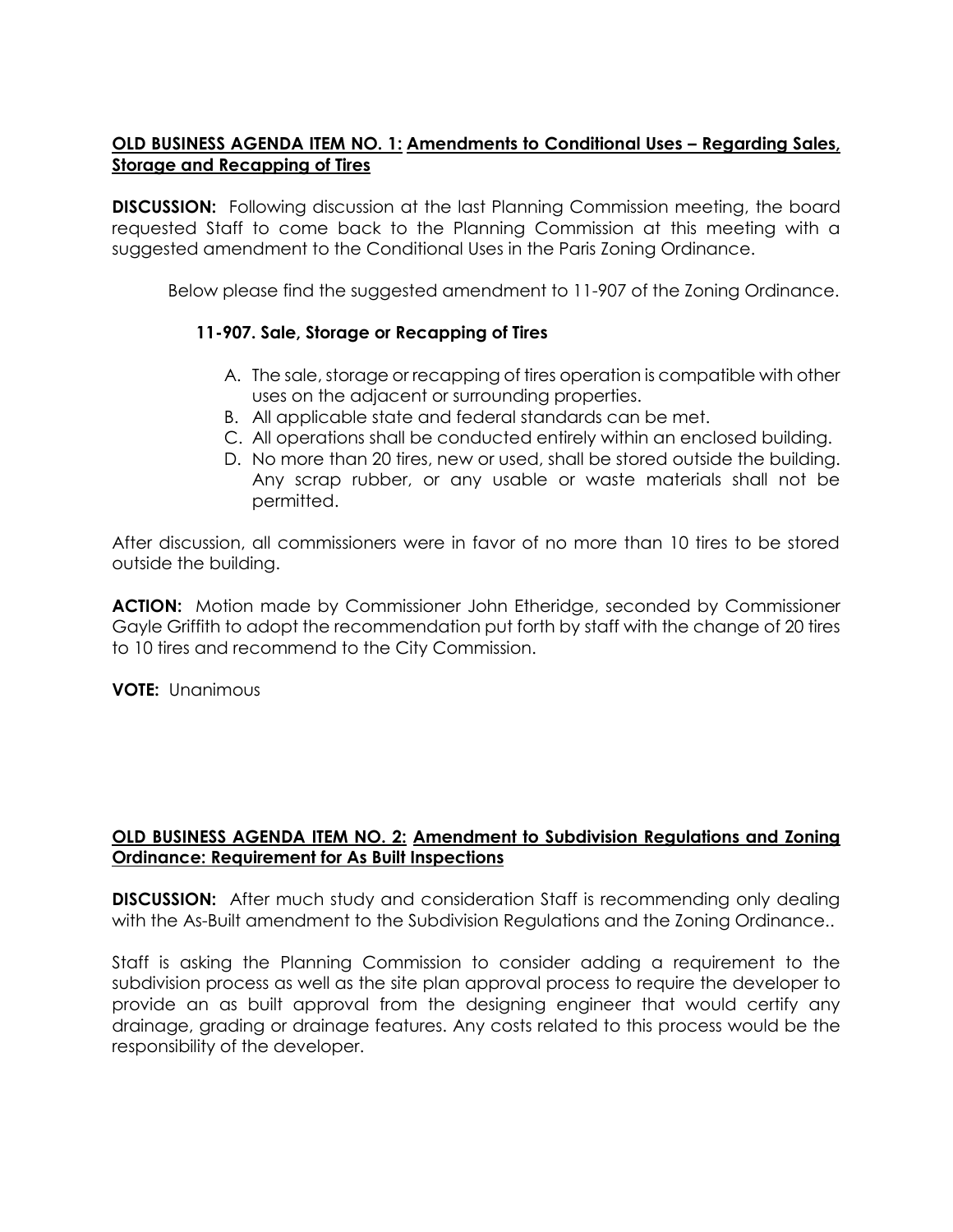**ACTION:** Motion made by Commissioner Gayle Griffith, seconded by Commissioner Vickey Roberts to recommend to City Commission to Amend Zoning Ordinance to require as-built drawings for drainage elements only.

**VOTE:** Unanimous

**ACTION**: Motion made by Commissioner John Etheridge, seconded by Vice Chairman Richard Edwards to Amend the Subdivision Regulations that will require Public Hearing at next Planning Commission meeting.

**VOTE:** Unanimous

#### **NEW BUSINESSAGENDA ITEM NO. 1: Request to Acquire City Property - Request to acquire a vacant lot owned by the City at 110 Wynn Street**

**DISCUSSION:** The City received a request from Deleon Kendley with an interest in purchasing a vacant lot next to 110 Wynn Street. The property is at the intersection of Irvine and Wynn Street. This property many years ago was a city park and more recently it was placed on a list in conjunction with USDA for affordable housing. The USDA program never really got any traction and none of the vacant lots offered were used.

Jennifer Morris, Community Development Director stated that if this recommendation is sent to the City Commission then the property will be advertised as sealed bid. The person requesting this property understands this process.

**ACTION:** Motion made by Commissioner John Etheridge, seconded by Gayle Griffith to recommend the Request to Acquire City Property to the City Commission to declare as surplus and not to include the Keenan amendments.

**VOTE:** Unanimous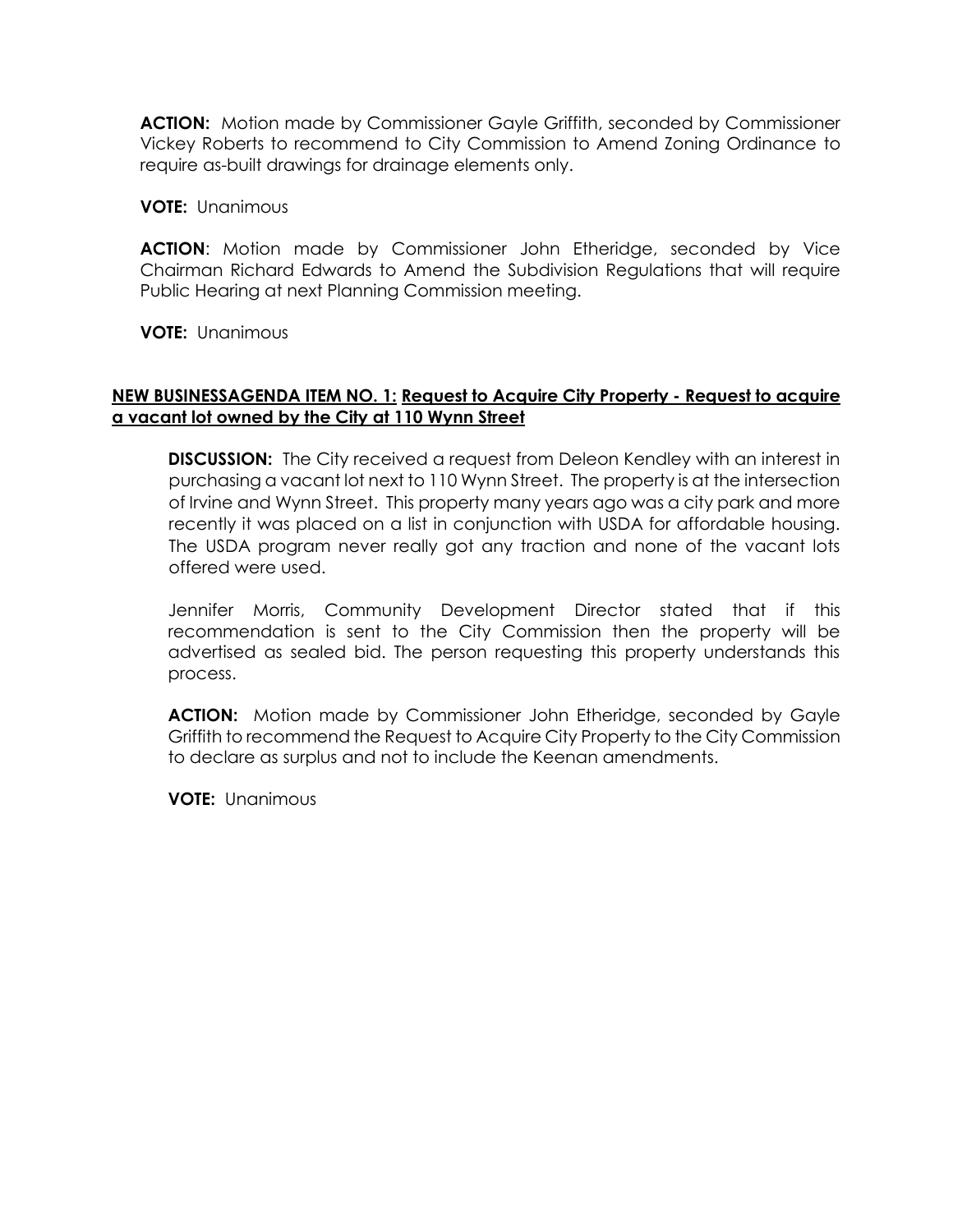

Upon a motion by Commissioner Gayle Griffith, seconded by Vice Chairman Richard Edwards, the meeting was duly adjourned at 6:12 p.m.

**Secretary** 

\_\_\_\_\_\_\_\_\_\_\_\_\_\_\_\_\_\_\_\_\_\_\_\_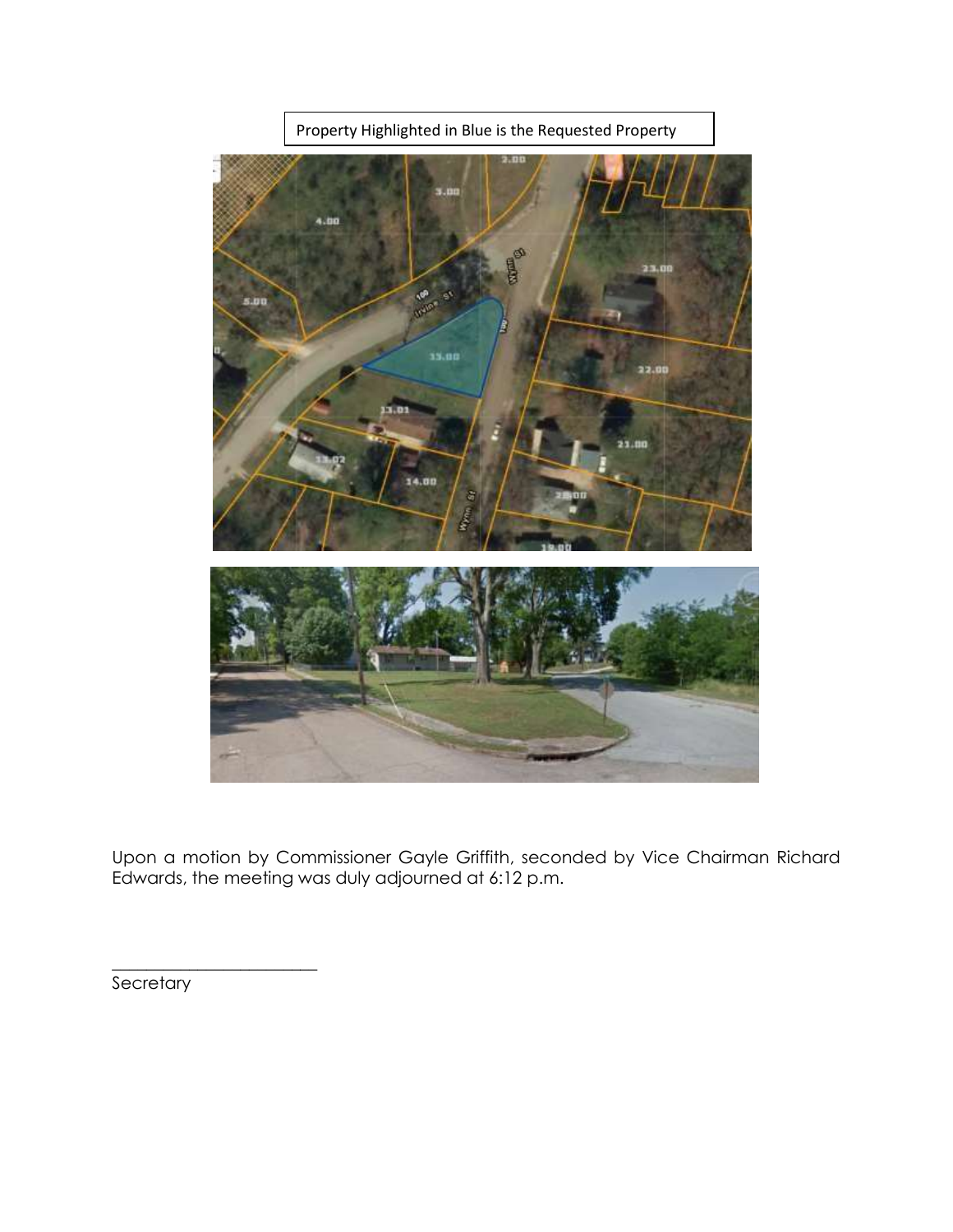**Paris Municipal Regional Planning Commission Regular Meeting July 8, 2021**

### **Old Business Agenda Item No. 1:**

## **Amendment to Subdivision Regulations: Requirement for As Built Inspections**

### **Background and Analysis:**

A subdivision plan is created by a licensed engineer. This would include any improvements such as streets, utilities, drainage and any drainage features. As mentioned before, prior to the city or any other agencies with regard to utilities accepting the improvements as constructed, it must be inspected, approved, disapproved or changes made prior to final acceptance.

In the past this was left to staff from the City or other agencies involved. Particularly with regard to the drainage features such as detention ponds, grades, etc., staff may not have the expertise or equipment to offer good judgement on the final product.

The Planning Commission at the June meeting voted to move forward with amendments to the Subdivision Regulations to add a requirement to the subdivision process to require the developer to provide an as-built approval from the designing engineer that would certify any drainage, grading or drainage features. Any costs related to this process would be the responsibility of the developer.

A public hearing as required by TCA was advertised for the July meeting, prior to the regular meeting at 6:00 p.m.